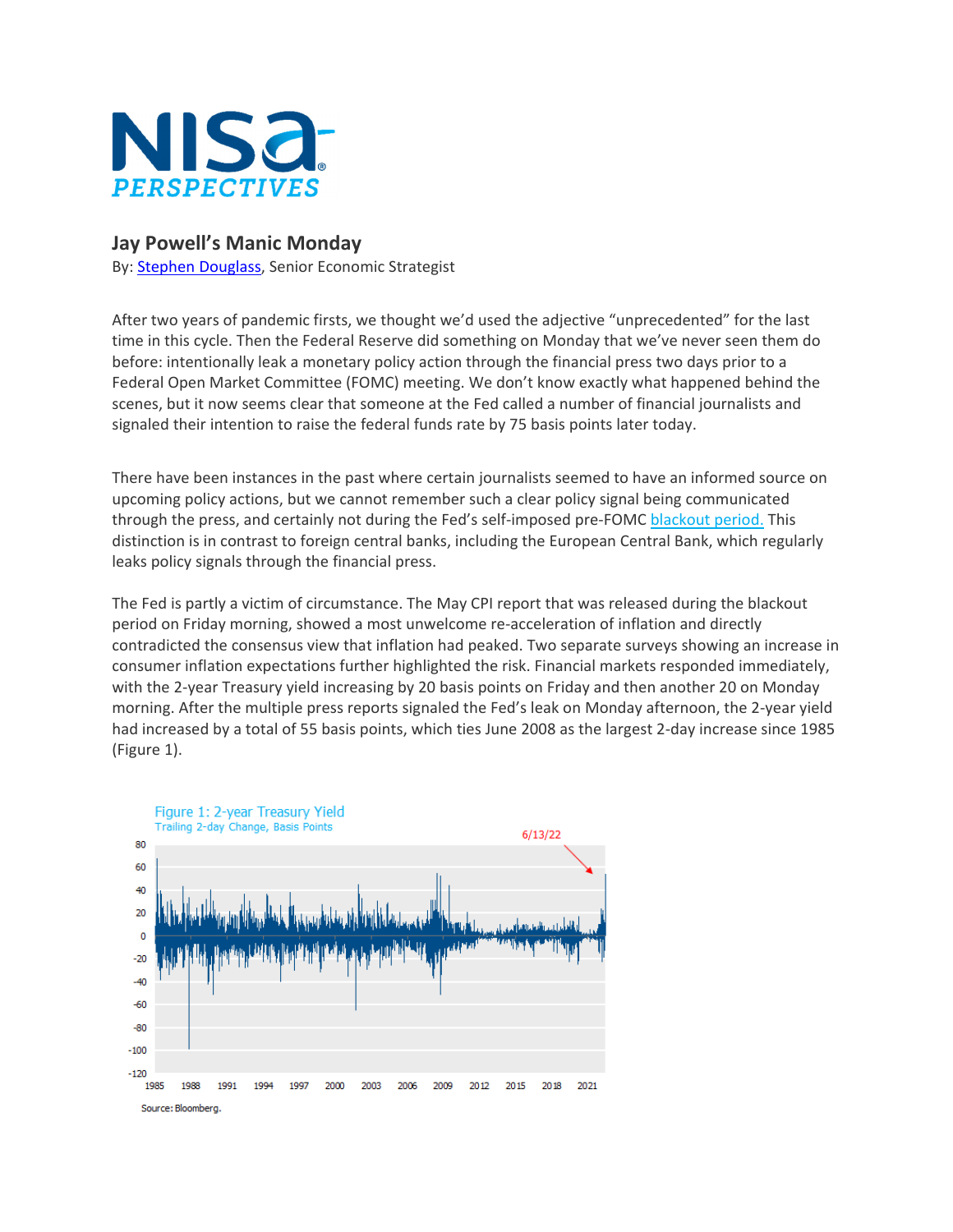Inopportune timing notwithstanding, the Fed's uncharacteristic behavior demonstrates that they recognize the gravity of their current predicament. Jay Powell means business. He is pulling out all the stops to prevent inflation expectations from de‐anchoring. If the Fed has to choose between imposing a harsh recession today or allowing inflation expectations to de-anchor and then spending∼25 years to restore their credibility, they will choose the recession every time.

They still hold out hope for a middle path where they can reduce inflation without imposing a recession and maintain their credibility throughout. That middle path grew a lot narrower with Friday's CPI data. Powell's actions this week made it clear: he's willing to be as tough as Paul Volcker if the only alternative is to repeat the mistakes of Arthur Burns.

Despite all of the excitement over the past few days, we conclude with two optimistic observations (lest we be accused of fear-mongering).

First, long‐ and even medium‐term inflation expectations remain well anchored. It is still fair to describe the Fed's actions as a pre‐emptive strike to prevent a de‐anchoring of inflation expectations, rather than a corrective action to restore credibility. Surely the risk of de‐anchoring is higher today than it's been in decades, but we reject claims that the Fed has already lost their credibility. The TIPS and inflation swap markets are currently pricing year‐over‐year headline CPI to decline to 7.8% by December, 5.3% by April, and 3.30% by November 2023. These markets have just as bad of a forecasting record as everyone else in the past year, so we wouldn't put a ton of weight behind these point forecasts, but we can say that every available market-based measure of long-run inflation expectations remains well-anchored. The 5year / 5‐year forward breakeven inflation rate, and indeed every 1‐year forward beyond 2025, are at or below levels consistent with the Fed's 2% core PCE inflation target.

Second, with the 2‐year yield higher by 55 basis points in two days, we take it as a positive sign that the 30‐year yield increased rather than decreased during the same period. The 2s30s curve has flattened to zero which surely signals elevated recession risks, but it has not inverted significantly in the past few days as you might fear in response to a hawkish policy shift of these historic proportions. Treasury market participants seem to be expressing the view that the roughly 250 basis points of rate hikes priced in the next four meetings is an appropriate response by the troubling CPI data, rather than a policy mistake that will cause a recession.

Given the degree of overheating in the U.S. economy today, avoiding a recession might simply be too much to ask. Indeed there has never been a time in postwar U.S. history when CPI inflation was above 4% and the unemployment rate was below 5% that was not followed by a recession within in the next two years. If the Fed is able to pull a rabbit out of the hat in this instance, we'll relish the opportunity to use "unprecedented" one last time.

Disclaimer: By accepting this material, you acknowledge, understand and accept the following:

This material has been prepared by NISA Investment Advisors, LLC ("NISA"). This material is subject to change without notice. This document is for information and illustrative purposes only. It is not, and should not be regarded as "investment advice" or as a "recommendation" regarding a course of action, including without limitation as those terms are used in any applicable law or regulation. This information is provided with the